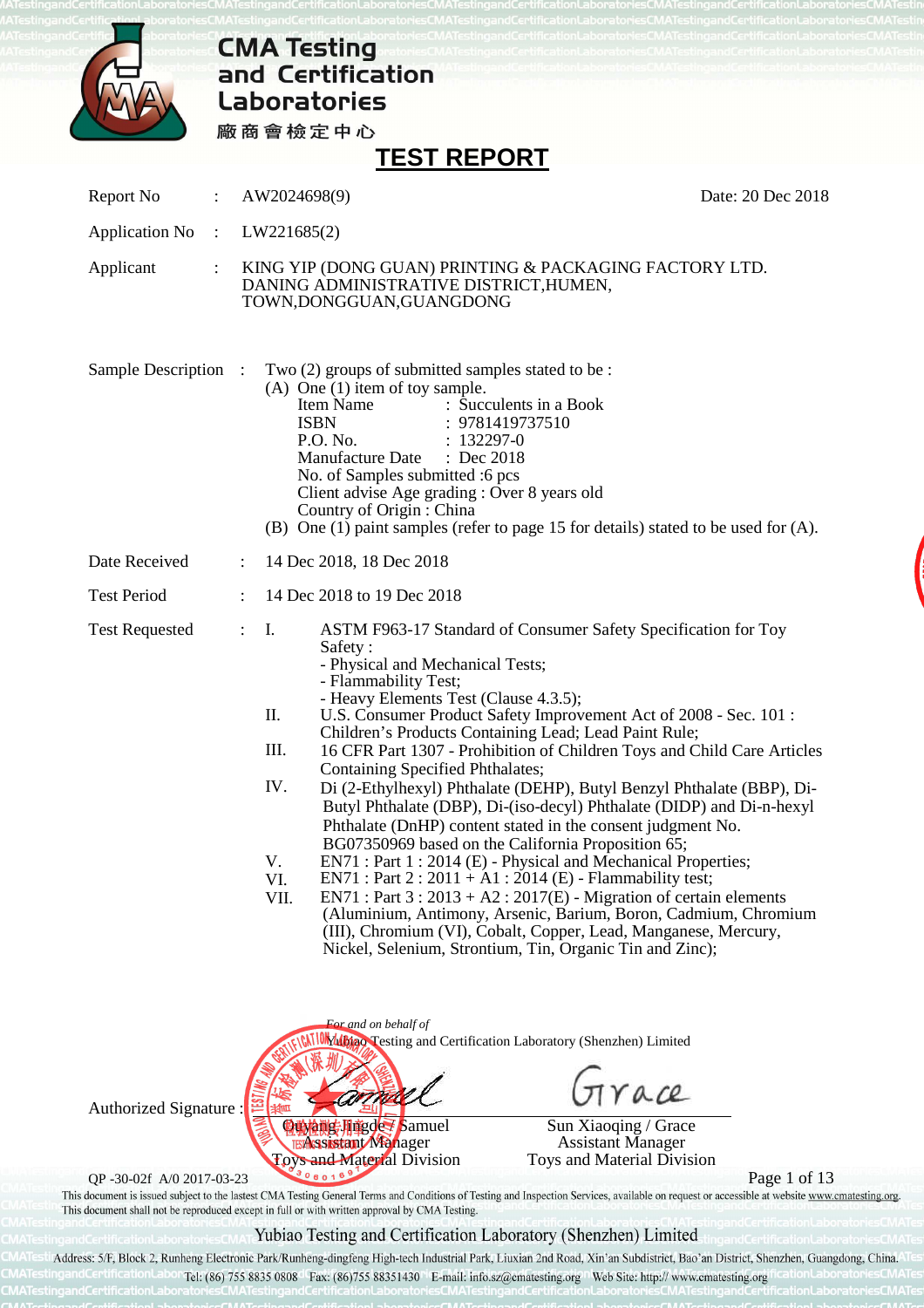

## **TEST REPORT**

Report No : AW2024698(9) Date: 20 Dec 2018

- Application No : LW221685(2)
- 
- Test Requested : VIII. Regulation (EC) No. 1907/2006 of the European Parliament and of the Council, Annex XVII, Entry 23 and its amendment Regulation (EC) No.552/2009, (EU) No. 494/2011 and No.835/2012 - Cadmium content; IX. Regulation (EC) No. 1907/2006 of the European Parliament and of the
	- Council, Annex XVII and its amendment Regulation (EC) No.552/2009, (EU) No.2015/326 - Phthalates contents; X. Regulation (EC) No. 1907/2006 of the European Parliament and of the Council, Annex XVII, Entry 50 and its amendment Regulation (EC)
		- No.552/2009, (EU) No.1272/2013 and No.2015/326 - Polycyclic aromatic hydrocarbons content;
	- XI. AS/NZS 8124 : Part 1 : 2016 Safety Aspects Related to Mechanical and Physical Properties;
	- XII. AS/NZS 8124 : Part 2 : 2016 Flammability;<br>XIII. AS/NZS 8124 : Part 3 : 2012 + Amdt 1 : 2016
	- AS/NZS 8124 : Part 3 : 2012 + Amdt 1 : 2016 Migration of Certain Elements.

| <b>Test Method</b> |             | As stated in the above specification. Acid digestion followed by Atomic |
|--------------------|-------------|-------------------------------------------------------------------------|
|                    |             | Absorption Spectrophotometry analysis and Inductively Coupled           |
|                    |             | Plasma Spectrometry (ICP-OES) analysis for total lead analysis.         |
|                    |             | Diluted acid extraction followed by Inductively Coupled Plasma          |
|                    |             | Spectrometry (ICP-OES) analysis for soluble heavy element analysis;     |
|                    | П.          | With reference to CPSC-CH-E1003-09.1 and CPSC-CH-E1002-08.3             |
|                    |             | and CPSC-CH-E1001-08.3, followed by Atomic Absorption                   |
|                    |             | Spectrophotometry and Inductively Coupled Plasma Spectrometry (ICP-     |
|                    |             | OES) analysis;                                                          |
|                    | III to IV.  | With reference to CPSC-CH-C1001-09.4, followed by Gas                   |
|                    |             | Chromatography - Mass Spectrometer (GC-MS) analysis;                    |
|                    | V to VII.   | As stated in above specifications. Heavy metal analysis was determined  |
|                    |             | by Inductively Coupled Plasma Spectrometry (ICP-OES);                   |
|                    | VIII.       | Acid digestion followed by Inductively Coupled Plasma Spectrometry      |
|                    |             | (ICP-OES) analysis;                                                     |
|                    | IX.         | Phthalate analysis was determined by Gas Chromatography;                |
|                    | X.          | With reference to AfPS GS 2014 : 01 PAK;                                |
|                    | XI to XIII. | As stated in the above specifications. Heavy metal analysis was         |
|                    |             | determined by Inductively Coupled Plasma Spectrometry (ICP-OES).        |

Test Result : Refer to the results on page 4 to 12.

*For and on behalf of* Yubiao Testing and Certification Laboratory (Shenzhen) Limited

Authorized Signature :

Ouyang Jingde / Samuel Assistant Manager Toys and Material Division

ace Sun Xiaoqing / Grace

Assistant Manager Toys and Material Division

QP -30-02f A/0 2017-03-23<br>This document is issued subject to the lastest CMA Testing General Terms and Conditions of Testing and Inspection Services, available on request or accessible at website www.cmatesting.org. This document shall not be reproduced except in full or with written approval by CMA Testing.

### Yubiao Testing and Certification Laboratory (Shenzhen) Limited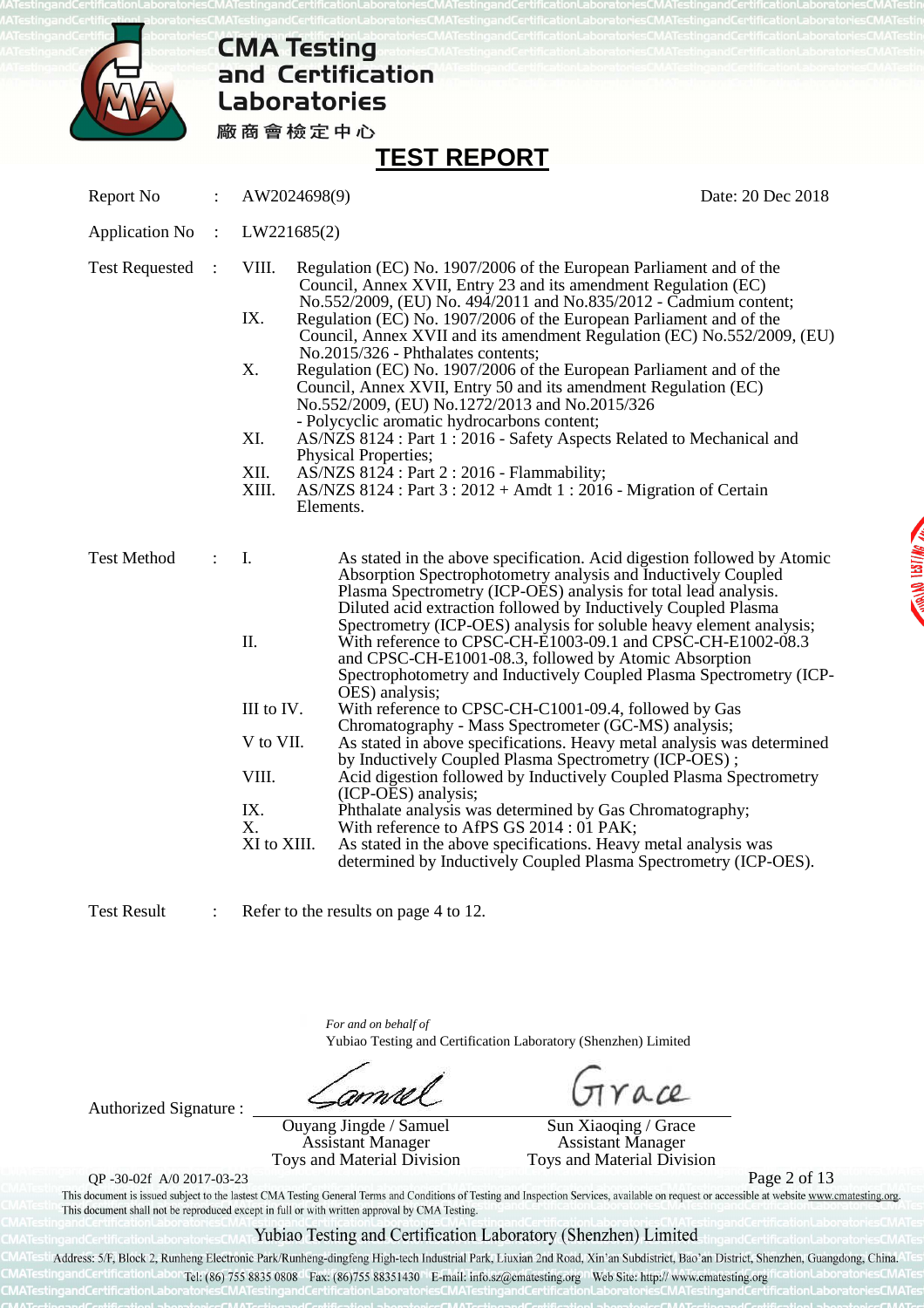

# **CMA Testing<br>and Certification Laboratories**

廠商會檢定中心

## **TEST REPORT**

| Report No             | $\ddot{\phantom{0}}$ |                  | AW2024698(9)                                                                                                                                                                                                                         | Date: 20 Dec 2018                    |  |
|-----------------------|----------------------|------------------|--------------------------------------------------------------------------------------------------------------------------------------------------------------------------------------------------------------------------------------|--------------------------------------|--|
| <b>Application No</b> | $\ddot{\cdot}$       |                  | LW221685(2)                                                                                                                                                                                                                          |                                      |  |
| Conclusion            |                      | <b>Test Item</b> |                                                                                                                                                                                                                                      | <b>Result</b>                        |  |
|                       |                      | I.<br>П.         | <b>ASTM F963-17</b><br>- Physical and Mechanical Tests<br>- Flammability Test<br>- Heavy Elements Test (Clause 4.3.5)<br>U.S. Consumer Product Safety Improvement Act of 2008 - Sec.                                                 | Passed<br>Passed<br>Passed<br>Passed |  |
|                       |                      | III.             | 101<br>16 CFR Part 1307 - Prohibition of Children Toys and Child<br><b>Care Articles Containing Specified Phthalates</b>                                                                                                             | Passed                               |  |
|                       |                      | IV.              | DEHP, BBP, DBP, DIDP and DnHP content stated in the<br>consent judgment No. BG07350969 based on the California                                                                                                                       | Passed                               |  |
|                       |                      | V.               | Proposition 65<br>EN71 : Part 1 : 2014(E)                                                                                                                                                                                            | Passed                               |  |
|                       |                      | VI.              | $EN71: Part 2: 2011 + A1: 2014(E)$                                                                                                                                                                                                   | Passed                               |  |
|                       |                      | VII.             | $EN71: Part 3: 2013+ A2: 2017(E)$                                                                                                                                                                                                    | Passed                               |  |
|                       |                      | VIII.            | Regulation (EC) No. 1907/2006 of the European Parliament and<br>of the Council, Annex XVII, Entry 23 and its amendment<br>Regulation (EC) No.552/2009, (EU) No. 494/2011 and<br>No.835/2012 - Cadmium content                        | Passed                               |  |
|                       |                      | IX.              | Regulation (EC) No. 1907/2006 of the European Parliament and<br>of the Council, Annex XVII and its amendment Regulation<br>(EC) No.552/2009, (EU) No.2015/326 - Phthalates contents                                                  | Passed                               |  |
|                       |                      | X.               | Regulation (EC) No. 1907/2006 of the European Parliament and<br>of the Council, Annex XVII, Entry 50 and its amendment<br>Regulation (EC) No.552/2009, (EU) No. 1272/2013,<br>No.2015/326 - Polycyclic aromatic hydrocarbons content | Passed                               |  |
|                       |                      | XI.              | AS/NZS 8124 : Part 1 : 2016                                                                                                                                                                                                          | Passed                               |  |
|                       |                      | XII.             | AS/NZS 8124 : Part 2 : 2016                                                                                                                                                                                                          | Passed                               |  |
|                       |                      | XIII.            | AS/NZS 8124 : Part 3 : 2012 + Amdt 1 : 2016                                                                                                                                                                                          | Passed                               |  |

*For and on behalf of* Yubiao Testing and Certification Laboratory (Shenzhen) Limited

amn

Authorized Signature : Ouyang Jingde / Samuel Assistant Manager Toys and Material Division

ace

Sun Xiaoqing / Grace Assistant Manager Toys and Material Division

QP -30-02f A/0 2017-03-23<br>This document is issued subject to the lastest CMA Testing General Terms and Conditions of Testing and Inspection Services, available on request or accessible at website www.cmatesting.org. This document shall not be reproduced except in full or with written approval by CMA Testing.

## Yubiao Testing and Certification Laboratory (Shenzhen) Limited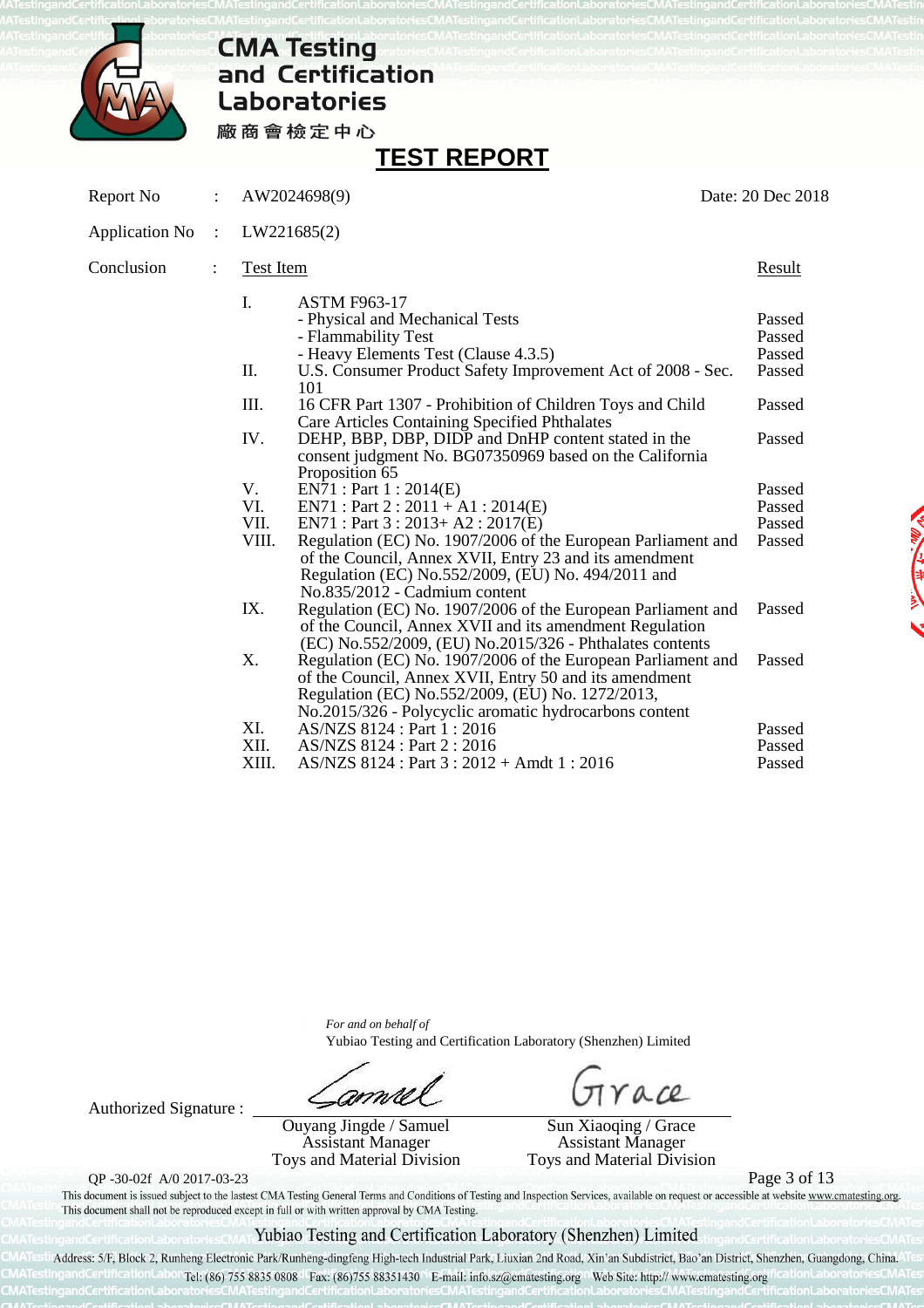

**TEST REPORT** 

| <b>I. ASTM F963-17</b>         |                                        |
|--------------------------------|----------------------------------------|
| Tested age group               | $\therefore$ For ages over 8 years old |
| <b>Test Result</b>             |                                        |
| Application No : $LW221685(2)$ |                                        |
| Report No : AW2024698(9)       |                                        |

## **a. Physical and Mechanical Tests**

| Clause | Title/Description                    | Remark*      |
|--------|--------------------------------------|--------------|
| 4.1    | Material Quality - Visual Inspection | $\mathbf C$  |
| 4.11   | Nails and fasteners                  | $\mathsf{C}$ |
| 4.12   | Plastic film                         | $\mathsf{C}$ |
| 5      | Labeling requirements                |              |
| 5.16   | Promotional materials                | C            |
| 6      | <b>Instructional literature</b>      |              |
| 6.1    | Definition and description           | C            |
| $\tau$ | Producer's markings                  |              |
| 7.1    | Producer's markings                  | C            |

Remark : The sample(s) were subjected to the normal use and abuse tests in according with Clause 8.5 Normal Use Testing, 8.7 Impact test, 8.8 Torque test, 8.9 Tension test, 8.10 Compression test and 8.12 Flexure test whichever was applicable.

### **b. Flammability Test**

| <b>Clause</b> | <b>Title/Description</b>                                                         | Remark* |
|---------------|----------------------------------------------------------------------------------|---------|
| 4.2           | Flammability<br>16 CFR 1500.3 (c) (6) (vi)                                       | C       |
|               | Materials other than textiles<br>Test method: Annex A5 (16 CFR 1500.44)          |         |
|               | The burning rate of the most severe part $=$ DNI                                 |         |
|               | Note: Maximum permissible burning rate $= 0.1$ in/sec.<br>$DNI = Did Not Ignite$ |         |
|               | * Abbreviation : $C =$ Complied                                                  |         |

QP -30-02f A/0 2017-03-23<br>This document is issued subject to the lastest CMA Testing General Terms and Conditions of Testing and Inspection Services, available on request or accessible at website www.cmatesting.org. This document shall not be reproduced except in full or with written approval by CMA Testing.

### Yubiao Testing and Certification Laboratory (Shenzhen) Limited

Address: 5/F, Block 2, Runheng Electronic Park/Runheng-dingfeng High-tech Industrial Park, Liuxian 2nd Road, Xin'an Subdistrict, Bao'an District, Shenzhen, Guangdong, China. Tel: (86) 755 8835 0808 Fax: (86) 755 88351430 E-mail: info.sz@ematesting.org Web Site: http:// www.cmatesting.org

Date: 20 Dec 2018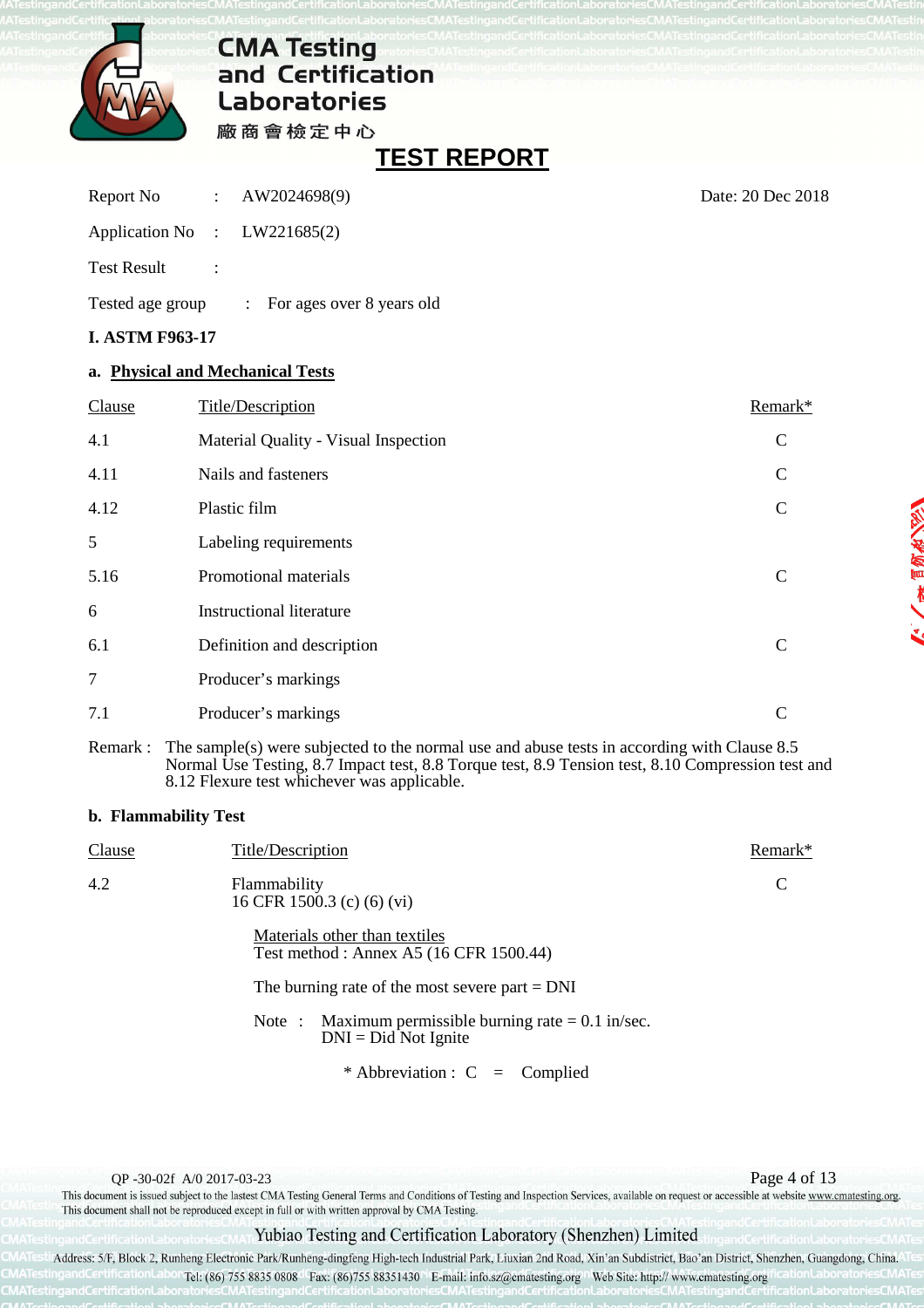

## **TEST REPORT**

| Report No |  | AW2024698(9) |
|-----------|--|--------------|
|-----------|--|--------------|

Date: 20 Dec 2018

| <b>Application No</b> | LW221685(2) |
|-----------------------|-------------|
|-----------------------|-------------|

Test Result :

## **I. ASTM F963-17**

## **c. Heavy Elements Test**

| Clause     | Title/Description                             | Remark* |
|------------|-----------------------------------------------|---------|
| 4.3.5.1(1) | Paint and Similar Surface-Coating, total lead |         |

| Test Item                 | Total Lead          |
|---------------------------|---------------------|
| Permissible Limit (mg/kg) | 90                  |
| Sample                    | Test Result (mg/kg) |
|                           |                     |

4.3.5.1 (2) Paint and Similar Surface-Coating, soluble heavy elements C

| Test Item                               | As | Hg | <b>Se</b> | C <sub>d</sub>      | Sb | Pb | <b>Cr</b> | Ba   |
|-----------------------------------------|----|----|-----------|---------------------|----|----|-----------|------|
| Maximum<br>Permissible Limit<br>(mg/kg) | 25 | 60 | 500       | 75                  | 60 | 90 | 60        | 1000 |
| Sample                                  |    |    |           | Test Result (mg/kg) |    |    |           |      |
|                                         | NA | NA | NA        | NA                  | NA | NA | NA        | NA   |

| ------<br>14               |         |
|----------------------------|---------|
| -<br>Dui-<br><br>--<br>. . | $\cdot$ |

4.3.5.2 (2)(a) Toy substrate materials, total lead content C

| Test Item                         | <b>Total Lead</b>   |
|-----------------------------------|---------------------|
| Maximum Permissible Limit (mg/kg) | 100                 |
| Sample                            | Test Result (mg/kg) |
|                                   |                     |
|                                   |                     |
|                                   |                     |

## Yubiao Testing and Certification Laboratory (Shenzhen) Limited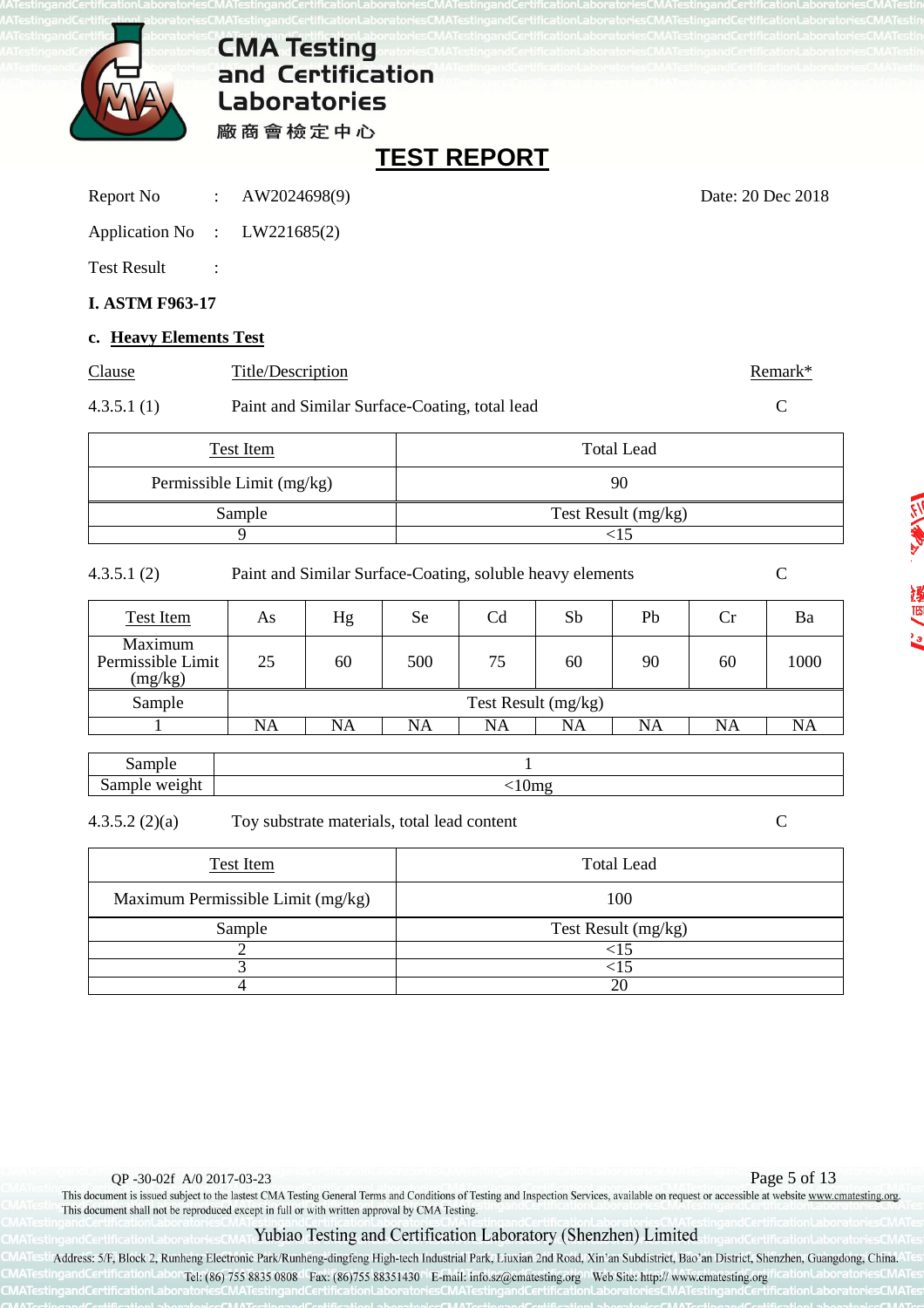

廠商會檢定中心

## **TEST REPORT**

Report No : AW2024698(9) Date: 20 Dec 2018

| <b>Application No</b> | LW221685(2) |
|-----------------------|-------------|
|                       |             |

Test Result :

## **I. ASTM F963-17**

## **c. Heavy Elements Test**

| Clause | Title/Description | Remark* |
|--------|-------------------|---------|
|        |                   |         |

4.3.5.2 (2)(b) Toy substrate materials, soluble heavy elements C

| <b>Test Item</b>                        | As                  | Hg | Se  | Cd | Sb | Pb | Сr | Ba   |  |
|-----------------------------------------|---------------------|----|-----|----|----|----|----|------|--|
| Maximum<br>Permissible Limit<br>(mg/kg) | 25                  | 60 | 500 | 75 | 60 | 90 | 60 | 1000 |  |
| Sample                                  | Test Result (mg/kg) |    |     |    |    |    |    |      |  |
|                                         |                     |    |     |    |    |    |    | ΩU   |  |
|                                         |                     |    |     |    |    |    |    | ΩU   |  |

Note :  $\bullet \leq$  denotes less than

 $\geq$  denotes greater than or equal to

NA denotes not applicable

• As = Arsenic;  $Hg =$  Mercury; Se = Selenium; Cd = Cadmium; Sb = Antimony; Pb = Lead;  $Cr =$ Chromium; Ba = Barium

The samples with available sample weight less than 10 mg were not tested according to U.S. ASTM Standard F963-17 (Clause 8.3.3.6 (2))

| ാന്നവം<br>Dall.  |                                             |                   |
|------------------|---------------------------------------------|-------------------|
| sample<br>weight | $-1$<br>$\overline{\phantom{a}}$<br>$\cdot$ | <u>vome</u><br>-- |

### **II. Consumer Product Safety Improvement Act of 2008 - Sec. 101: Children's Products Containing Lead; Lead Paint Rule**

## **For materials and substrate**

| <b>Test Item</b>          | <b>Total Lead</b>   |
|---------------------------|---------------------|
| Permissible Limit (mg/kg) | 100                 |
| Sample                    | Test result (mg/kg) |
|                           |                     |
|                           |                     |
|                           | 2(                  |

QP -30-02f A/0 2017-03-23<br>This document is issued subject to the lastest CMA Testing General Terms and Conditions of Testing and Inspection Services, available on request or accessible at website www.cmatesting.org. This document shall not be reproduced except in full or with written approval by CMA Testing.

## Yubiao Testing and Certification Laboratory (Shenzhen) Limited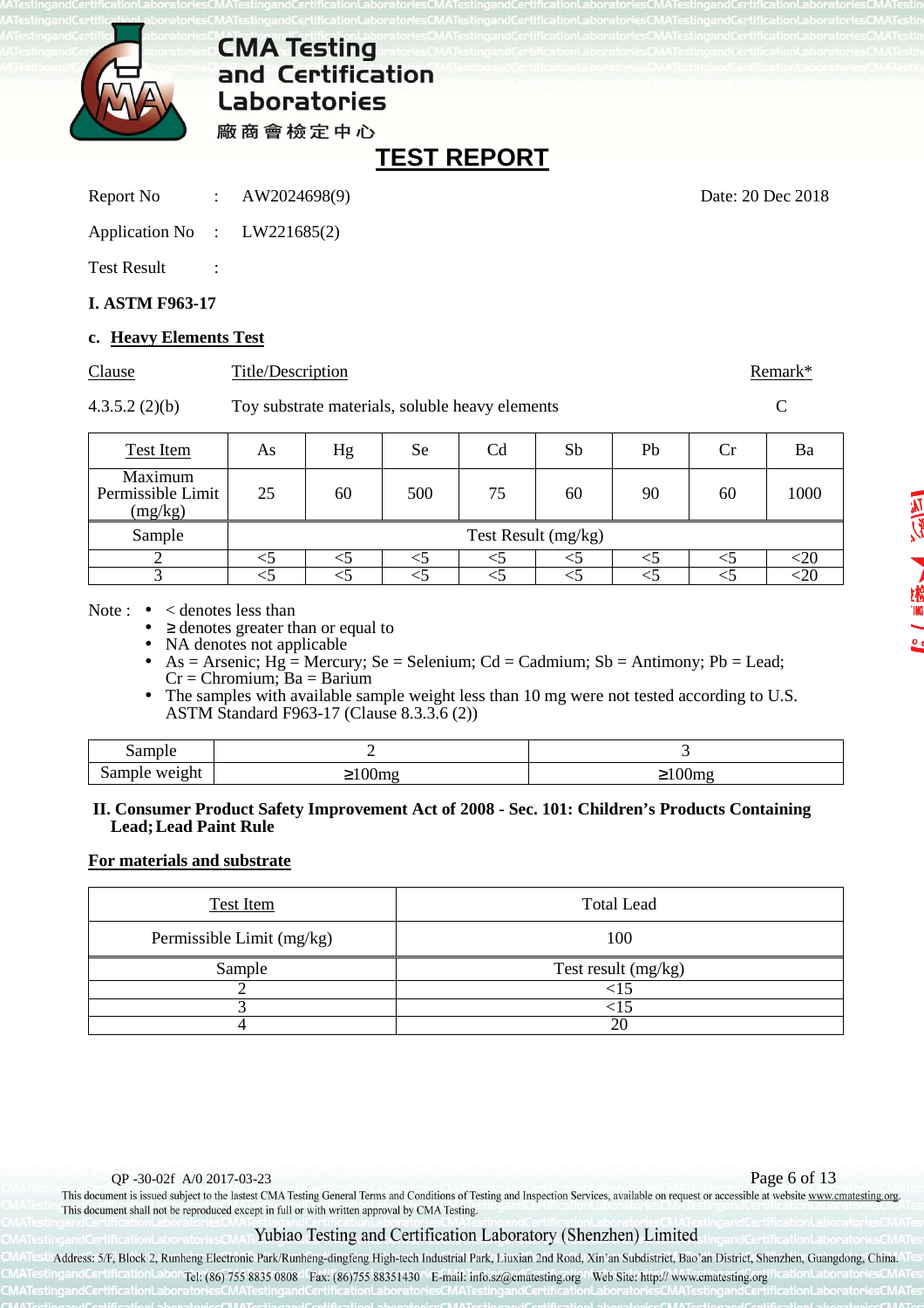

## **TEST REPORT**

Report No : AW2024698(9) Date: 20 Dec 2018

Application No : LW221685(2)

Test Result :

### **II. Consumer Product Safety Improvement Act of 2008 - Sec. 101: Children's Products Containing Lead; Lead Paint Rule**

## **For paint and similar surface-coating materials**

| Test Item                 | <b>Total Lead</b>     |
|---------------------------|-----------------------|
| Permissible Limit (mg/kg) | 90                    |
| Sample                    | Test result $(mg/kg)$ |
|                           |                       |

Note :  $\bullet \leq$  denotes less than

## **III. 16 CFR Part 1307 - Prohibition of Children Toys and Child Care Articles Containing Specified Phthalates**

| Test Item                   | <b>DEHP</b>             | <b>DBP</b>        | <b>BBP</b>    | <b>DINP</b>             | <b>DIBP</b>   | <b>DPENP</b>  | <b>DHEXP</b>  | <b>DCHP</b>   |  |
|-----------------------------|-------------------------|-------------------|---------------|-------------------------|---------------|---------------|---------------|---------------|--|
| Maximum Limit<br>$(\% w/w)$ | 0.1                     | 0.1               | 0.1           | 0.1                     | 0.1           | 0.1           | 0.1           | 0.1           |  |
| Sample                      |                         | Result $(\% w/w)$ |               |                         |               |               |               |               |  |
|                             | $< \hspace{-0.2em}0.01$ | < 0.01            | $<$ 0.01      | < 0.01                  | < 0.01        | $< \!\! 0.01$ | < 0.01        | < 0.01        |  |
|                             | $< \hspace{-0.2em}0.01$ | < 0.01            | $< \!\! 0.01$ | < 0.01                  | $< \!\! 0.01$ | $<$ 0.01      | < 0.01        | < 0.01        |  |
| Q                           | $<\!\!0.01$             | $< \!\! 0.01$     | < 0.01        | $< \hspace{-0.2em}0.01$ | $< \!\! 0.01$ | $< \!\! 0.01$ | $< \!\! 0.01$ | $<$ 0.01 $\,$ |  |

Note :  $\bullet \leq$  denotes less than

• % w/w denotes percentage by weight

• DEHP = Di (2-ethylhexyl) Phthalate; DBP = Dibutyl Phthalate; BBP = Butyl Benzyl Phthalate; DINP = Diisononyl Phthalate; DIBP =diisobutyl phthalate; DPENP =di-n-pentyl phthalate; DHEXP =di-n-hexyl phthalate ; DCHP =dicyclohexyl phthalate

## **IV. DEHP, BBP, DBP, DIDP and DnHP content**

| Test item                          |                         | Test Results (%)<br><b>Sample</b> | Maximum<br>permissible level (%) |        |
|------------------------------------|-------------------------|-----------------------------------|----------------------------------|--------|
|                                    |                         |                                   |                                  |        |
| Di (2-ethylhexyl) Phthalate (DEHP) | <0.01                   | < 0.01                            | < 0.01                           | $0.1*$ |
| Butyl Benzyl Phthalate (BBP)       | < 0.01                  | < 0.01                            | < 0.01                           | $0.1*$ |
| Di-Butyl Phthalate (DBP)           | < 0.01                  | < 0.01                            | < 0.01                           | $0.1*$ |
| Di-(iso-decyl)Phthalate (DIDP)     | $< \!\! 0.01$           | < 0.01                            | < 0.01                           | $0.1*$ |
| Di-n-hexyl Phthalate (DnHP)        | $< \hspace{-0.2em}0.01$ | $< \hspace{-0.2em}0.01$           | < 0.01                           | $0.1*$ |

Note :  $\bullet$  % w/w denotes percentage by weight

 $\epsilon$  denotes less than

• \* The limit is referred to the consent judgment no. BG07350969 based on the California Proposition 65 (Superior Court of the State of California, county of Alameda), for toys and child care articles

QP -30-02f A/0 2017-03-23<br>This document is issued subject to the lastest CMA Testing General Terms and Conditions of Testing and Inspection Services, available on request or accessible at website www.cmatesting.org. This document shall not be reproduced except in full or with written approval by CMA Testing.

## Yubiao Testing and Certification Laboratory (Shenzhen) Limited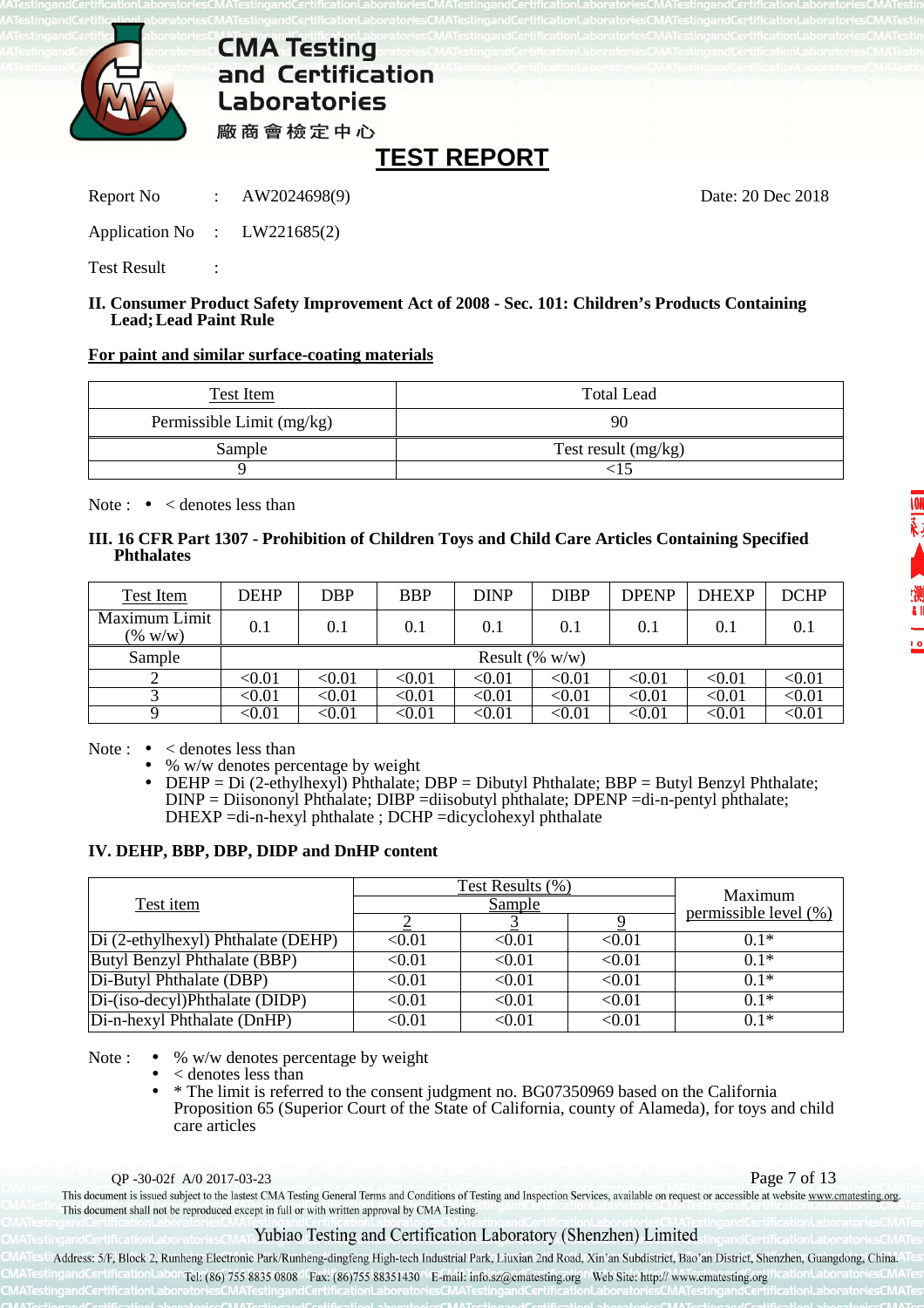

**TEST REPORT** 

| Report No                  | AW2024698(9)<br>$\sim 10^{11}$ MeV $_\odot$ | Date: 20 Dec 2018 |
|----------------------------|---------------------------------------------|-------------------|
|                            | Application No : LW221685(2)                |                   |
| <b>Test Result</b>         | $\ddot{\cdot}$                              |                   |
| Tested age group           | : For ages over 8 years old                 |                   |
| V. $EN71: Part 1: 2014(E)$ |                                             |                   |
| Clause                     | <b>Title/Description</b>                    | Remark*           |
| 4                          | General requirements                        |                   |
| 4.1                        | Material cleanliness                        | $\mathbf C$       |
| 4.7                        | Edges                                       | $\mathcal{C}$     |
| 4.8                        | Points and metallic wires                   | $\mathbf C$       |
| 6                          | Packaging                                   | $\overline{C}$    |
| 7                          | Warnings, markings and instructions for use |                   |
| 7.1                        | General                                     | $\mathcal{C}$     |
|                            |                                             |                   |

## **VI. EN71 : Part 2 : 2011 + A1 : 2014(E)**

| Clause | Title/Description                                                                       | Remark* |
|--------|-----------------------------------------------------------------------------------------|---------|
| 4.1    | General requirements                                                                    |         |
|        | No cellulose nitrate and material with same behaviour in fire<br>Note :<br>was detected |         |

\*Abbreviation :  $C =$  Complied

QP -30-02f A/0 2017-03-23<br>This document is issued subject to the lastest CMA Testing General Terms and Conditions of Testing and Inspection Services, available on request or accessible at website www.cmatesting.org. This document shall not be reproduced except in full or with written approval by CMA Testing.

## Yubiao Testing and Certification Laboratory (Shenzhen) Limited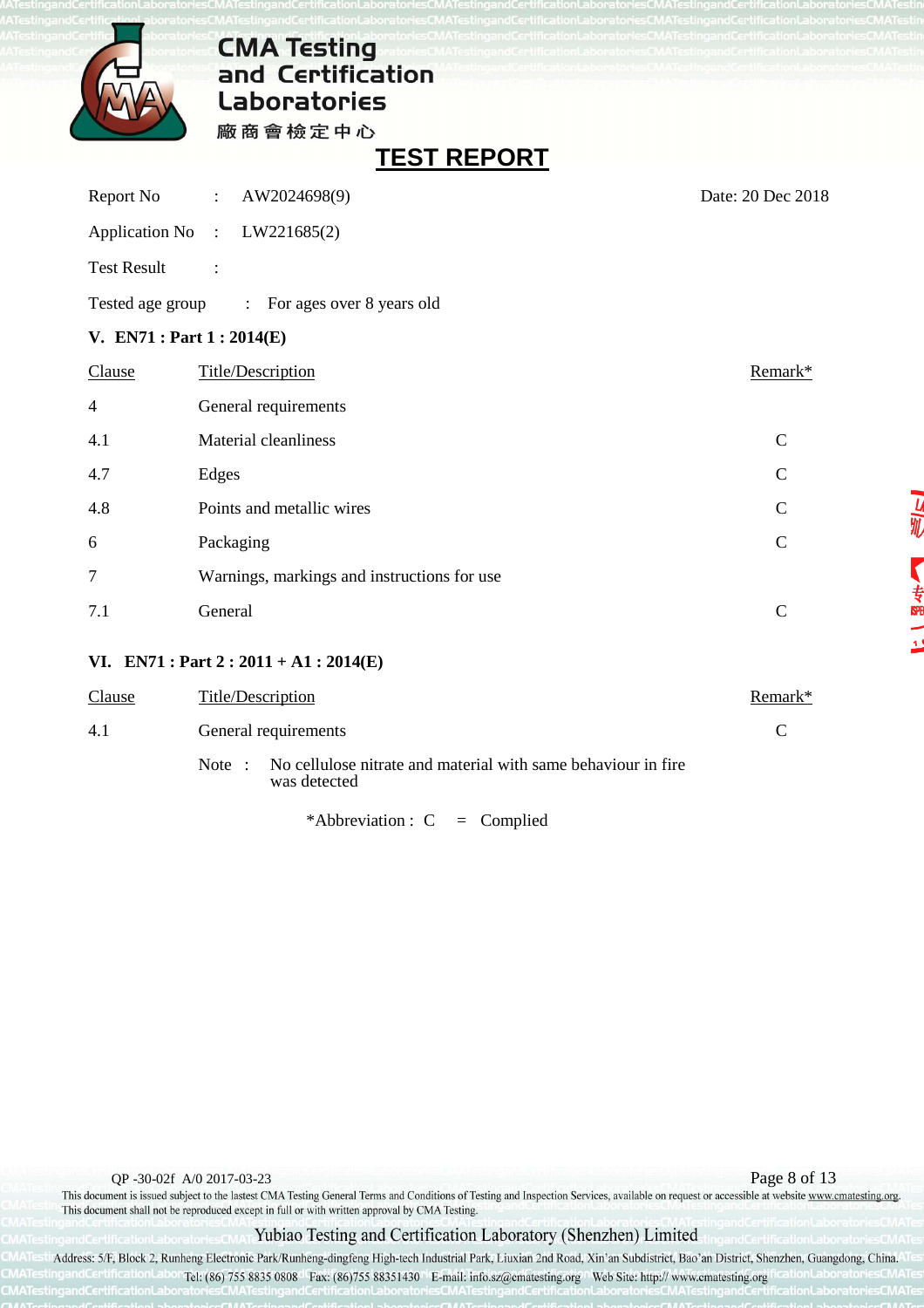

## **TEST REPORT**

Report No : AW2024698(9) Date: 20 Dec 2018

Application No : LW221685(2)

Test Result

## **VII. EN 71 : Part 3 : 2013 + A2 : 2017(E)**

Category III – Scraped-off toy material

| Element                           | Migration limit<br>(mg/kg) | Test Result (mg/kg) |                |                |                |                |                |                          |  |
|-----------------------------------|----------------------------|---------------------|----------------|----------------|----------------|----------------|----------------|--------------------------|--|
|                                   |                            | Sample              |                |                |                |                |                |                          |  |
|                                   |                            | 1                   | $\overline{2}$ | 3              | 5              | 6              | 7              | 8                        |  |
| Aluminium (Al)                    | 70,000                     | <b>NA</b>           | < 100          | < 100          | < 100          | < 100          | < 100          | < 100                    |  |
| Antimony (Sb)                     | 560                        | NA                  | $<$ 5          | $<$ 5          | $<$ 5          | $<$ 5          | $<$ 5          | $<$ 5                    |  |
| Arsenic (As)                      | 47                         | <b>NA</b>           | $<$ 5          | $<$ 5          | $<$ 5          | $<$ 5          | $<$ 5          | $\overline{5}$           |  |
| Barium (Ba)                       | 18,750                     | NA                  | $<$ 20         | $<$ 20         | $<$ 20         | $<$ 20         | $<$ 20         | $<$ 20                   |  |
| Boron (B)                         | 15,000                     | <b>NA</b>           | < 100          | < 100          | < 100          | < 100          | < 100          | < 100                    |  |
| Cadmium (Cd)                      | 17                         | <b>NA</b>           | $<$ 5          | $<$ 5          | $<$ 5          | $<$ 5          | $<$ 5          | $<$ 5                    |  |
| Chromium (III)                    | 460                        | <b>NA</b>           | $<$ 1          | $\langle 1^*$  | $<$ 1          | $<$ 1          | $<$ 1          | $\overline{<}1*$         |  |
| Chromium (VI)                     | 0.2                        | <b>NA</b>           | $\sqrt{0.15}$  | $\sqrt{0.15*}$ | $\sqrt{0.15}$  | $\sqrt{0.15}$  | $\sqrt{0.15}$  | $\sqrt{0.15*}$           |  |
| Cobalt (Co)                       | 130                        | $\overline{NA}$     | $<$ 5          | $<$ 5          | $<$ 5          | $<$ 5          | $<$ 5          | $<$ 5                    |  |
| Copper (Cu)                       | 7,700                      | <b>NA</b>           | $<$ 5          | $<$ 5          | $<$ 5          | $\leq 5$       | $<$ 5          | $\overline{5}$           |  |
| Lead (Pb)                         | 160                        | <b>NA</b>           | $\overline{5}$ | $\overline{5}$ | $\overline{5}$ | $\overline{5}$ | $\overline{5}$ | $\overline{5}$           |  |
| Manganese (Mn)                    | 15,000                     | <b>NA</b>           | < 100          | < 100          | < 100          | < 100          | < 100          | < 100                    |  |
| Mercury $(Hg)$                    | 94                         | <b>NA</b>           | $<$ 5          | $<$ 5          | $<$ 5          | $<$ 5          | $<$ 5          | $<$ 5                    |  |
| Nickel (Ni)                       | 930                        | NA                  | $\overline{5}$ | $<$ 5          | $<$ 5          | $<$ 5          | $<$ 5          | $\overline{5}$           |  |
| $\overline{\text{Selenium}}$ (Se) | 460                        | <b>NA</b>           | $\overline{5}$ | $\overline{5}$ | $\overline{5}$ | $\leq 5$       | $\overline{5}$ | $\overline{5}$           |  |
| Strontium (Sr)                    | 56,000                     | <b>NA</b>           | < 100          | < 100          | < 100          | < 100          | < 100          | < 100                    |  |
| Tin(Sn)                           | 180,000                    | $\overline{NA}$     | < 2.5          | < 2.5          | < 2.5          | < 2.5          | < 2.5          | < 2.5                    |  |
| Organic tin                       | 12                         | <b>NA</b>           |                | ۰              | -              | $\blacksquare$ |                | $\overline{\phantom{0}}$ |  |
| $\text{Zinc}(\text{Zn})$          | 46,000                     | <b>NA</b>           | < 100          | < 100          | < 100          | < 100          | < 100          | < 100                    |  |

### Note :  $\bullet \times$  denotes less than

 $\geq$  denotes greater than or equal to

- NA denotes not applicable
- For samples of migrated chromium content lower than migration limit of chromium (VI), no speciation test for chromium (III) and chromium (VI) were conducted. The results were derived from that of total chromium
- For samples of migrated tin content calculated as tributyl tin lower than migration limit of organic tin, no organic tin test was conducted. Organic tin results were derived from that of total tin
- The samples with available sample weight less than 10 mg were not tested according to EN 71 : Part  $3: 2013 + A2: 2017(E)$
- \*Chromium (VI) test was conducted. Chromium (III) result was calculated by subtracting Chromium (VI) result from Chromium result

| .<br>Башріе                               |           |                                   |                                         |                           |                                 |                                       |                  |
|-------------------------------------------|-----------|-----------------------------------|-----------------------------------------|---------------------------|---------------------------------|---------------------------------------|------------------|
| $W$ $A$ $\sigma$ ht<br>лине<br>wa.<br>--- | lm a<br>. | $\Omega$<br>$\sim$<br>ville<br>-- | $\Omega$<br>lm c<br><b>VVIIIE</b><br>-- | $\Omega$<br>$\geq 100$ mg | 00 <sub>me</sub><br>-טווט<br>-- | 1 $\cap$<br>$Im \alpha$<br>$\leq 100$ | 100<br>lm o<br>. |

QP -30-02f A/0 2017-03-23<br>This document is issued subject to the lastest CMA Testing General Terms and Conditions of Testing and Inspection Services, available on request or accessible at website www.cmatesting.org. This document shall not be reproduced except in full or with written approval by CMA Testing.

### Yubiao Testing and Certification Laboratory (Shenzhen) Limited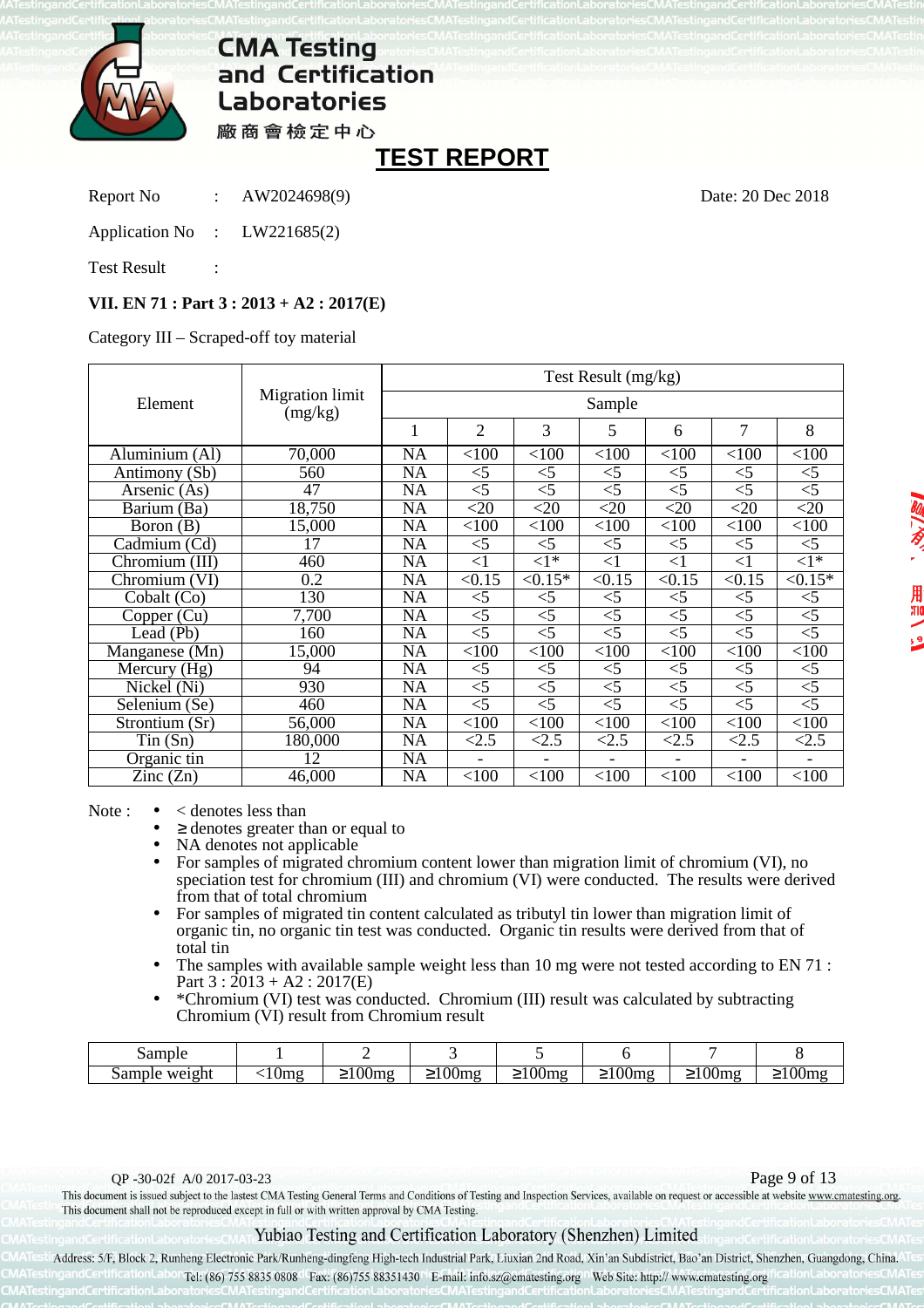

## **TEST REPORT**

Report No : AW2024698(9) Date: 20 Dec 2018

Application No : LW221685(2)

Test Result :

### **VIII. Regulation (EC) No. 1907/2006 of the European Parliament and of the Council, Annex XVII, Entry 23 and its amendment Regulation (EC) No.552/2009, (EU) No. 494/2011 and No. 835/2012 - Cadmium content**

For paints on painted articles

| Test item                 | Total Cadmium(mg/kg)  |
|---------------------------|-----------------------|
| Permissible Limit (mg/kg) | 1000                  |
| Sample                    | Test Result $(mg/kg)$ |
|                           |                       |

For plastic material

| Test item                 | <b>Total Cadmium</b> |
|---------------------------|----------------------|
| Permissible Limit (mg/kg) | 100                  |
| Sample                    | Test Result (mg/kg)  |
|                           |                      |
|                           |                      |

Note :  $\bullet \quad$  < denotes less than

• ND denotes Not Detected (Method detection limit of total cadmium is 5 mg/kg)

### **IX. Regulation (EC) No. 1907/2006 of the European Parliament and of the Council, Annex XVII and its amendment Regulation (EC) No.552/2009, (EU) No.2015/326 - Phthalates contents**

| Test Item | <b>DEHP</b> | <b>DBP</b>             | <b>BBP</b> | <b>DINP</b> | <b>DIDP</b> | <b>DNOP</b> |  |  |  |
|-----------|-------------|------------------------|------------|-------------|-------------|-------------|--|--|--|
| Sample    |             | Test Result $(\% w/w)$ |            |             |             |             |  |  |  |
|           | $0.01$      | <0.01                  | <0.01      | <0.01       | <0.01       | <0.01       |  |  |  |
|           | $<\!\!0.01$ | <0.01                  | <0.01      | $<\!\!0.01$ | $<\!\!0.01$ | <0.01       |  |  |  |
|           | $0.01$      | <0.01                  | <0.01      | <0.01       | <0.01       | $<\!\!0.01$ |  |  |  |

Requirement of Regulation (EC) No. 1907/2006, Annex XVII

1. Concentration of DEHP, DBP and BBP of plasticized materials in toys and childcare articles shall not exceed 0.1% by weight.

2. Concentration of DINP, DIDP and DNOP of plasticized materials in toys and childcare articles which can be placed in the mouth by children shall not exceed 0.1% by weight.

Note :  $\bullet$  % w/w denotes percentage by weight

- < denotes less than
- DEHP = Di (2-ethylhexyl) Phthalate; DBP = Dibutyl Phthalate; BBP = Butyl Benzyl Phthalate; DINP = Diisononyl Phthalate; DIDP = Diisodecyl Phthalate; DNOP = Di-n-octyl Phthalate

QP -30-02f A/0 2017-03-23<br>This document is issued subject to the lastest CMA Testing General Terms and Conditions of Testing and Inspection Services, available on request or accessible at website www.cmatesting.org. This document shall not be reproduced except in full or with written approval by CMA Testing.

### Yubiao Testing and Certification Laboratory (Shenzhen) Limited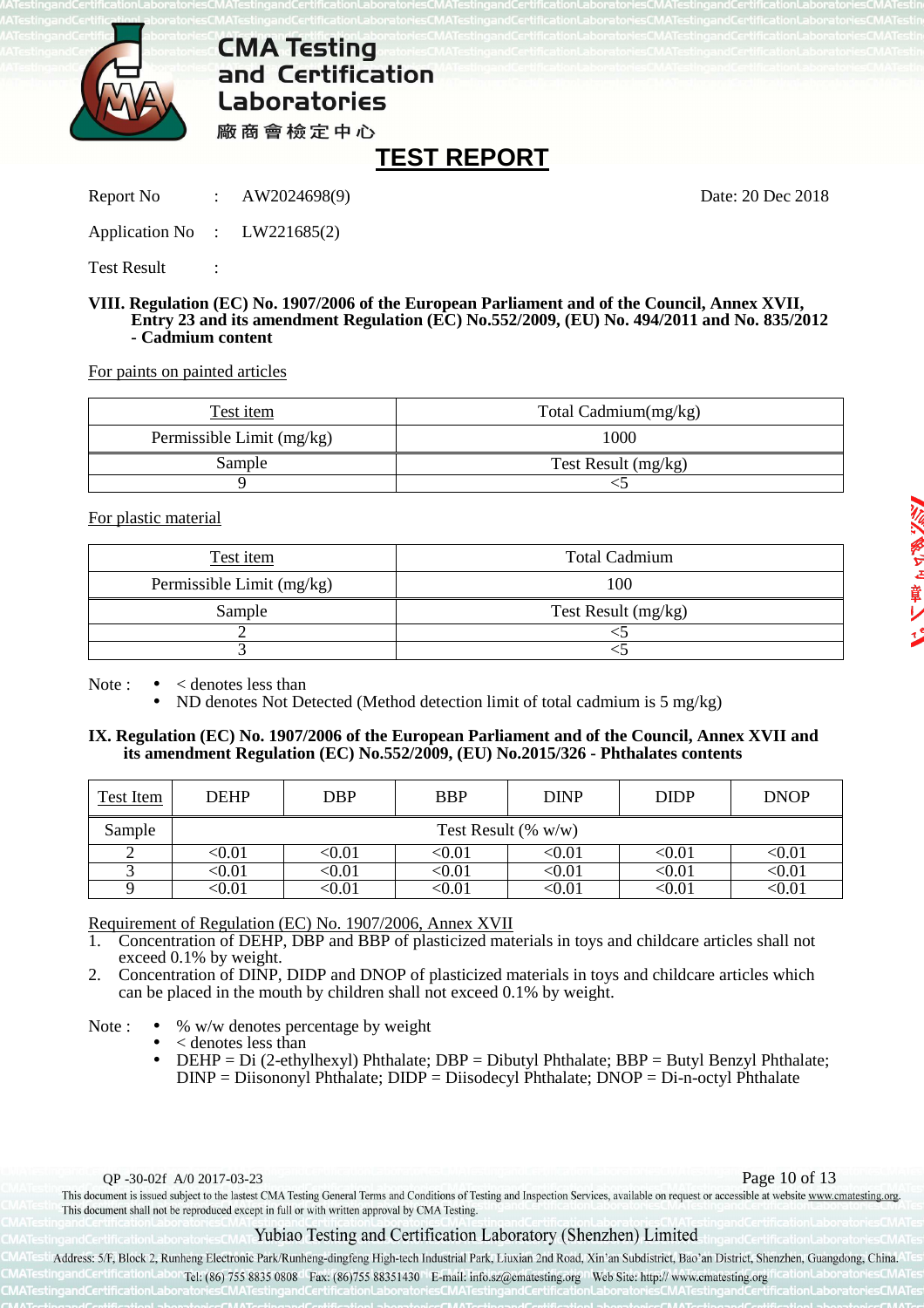

## **TEST REPORT**

Report No : AW2024698(9) Date: 20 Dec 2018

Application No : LW221685(2)

Test Result

### **X. Regulation (EC) No. 1907/2006 of the European Parliament and of the Council, Annex XVII, Entry 50 and its amendment Regulation (EC) No.552/2009, (EU) No. 1272/2013, No.2015/326 - Polycyclic aromatic hydrocarbons content**

For toys and childcare articles

| <b>PAHs</b>                |                        |    | Result (mg/kg)         |                        | Permissible limit (mg/kg) |  |  |
|----------------------------|------------------------|----|------------------------|------------------------|---------------------------|--|--|
|                            |                        |    |                        |                        |                           |  |  |
| (i)                        | Benzo[a]anthracene     | NA | <0.1                   | $< \hspace{-0.2em}0.1$ | 0.5                       |  |  |
| (ii)                       | Chrysene               | NA | $<$ 0.1 $\,$           | $< \!\! 0.1$           | 0.5                       |  |  |
| (iii)                      | Benzo[b]fluoranthene   | NA | $< \hspace{-0.2em}0.1$ | $< \hspace{-0.2em}0.1$ | 0.5                       |  |  |
| (iv)                       | Benzo[k]fluoranthene   | NA | $< \hspace{-0.2em}0.1$ | $< \!\! 0.1$           | 0.5                       |  |  |
| (v)                        | Benzo[j]fluoranthene   | NA | < 0.1                  | $< \hspace{-0.2em}0.1$ | 0.5                       |  |  |
| (vi)                       | Benzo[e]pyrene         | NA | $<$ 0.1 $\,$           | $< \hspace{-0.2em}0.1$ | 0.5                       |  |  |
| (vii)                      | Benzo[a]pyrene         | NA | $< \hspace{-0.2em}0.1$ | $<$ 0.1                | 0.5                       |  |  |
| $\overline{\text{(viii)}}$ | Dibenzo[a,h]anthracene | NA |                        | $< \! 0.1$             | 0.5                       |  |  |

Note : • mg/kg denotes milligram per kilogram

- < denotes less than
- NA denotes Not Available

Tested age group : For ages over 8 years old

### **XI. AS/NZS 8124 : Part 1 : 2016**

| <b>Clause</b>  | Title/Description                                     | Remark* |
|----------------|-------------------------------------------------------|---------|
| $\overline{4}$ | Requirements                                          |         |
| 4.1            | Normal use                                            | C       |
| 4.3            | Material                                              |         |
| 4.3.1          | Material quality                                      | C       |
| 4.10           | Plastic film or plastic bags in packaging and in toys | C       |

### **XII. AS/NZS 8124 : Part 2 : 2016**

| Clause | Title/Description                                                                              | Remark* |
|--------|------------------------------------------------------------------------------------------------|---------|
| 4.1    | General                                                                                        |         |
|        | : No cellulose nitrate and material with same behaviour<br><b>Note</b><br>in fire was detected |         |
|        | * Abbreviation : $C =$ Complied                                                                |         |

QP -30-02f A/0 2017-03-23<br>This document is issued subject to the lastest CMA Testing General Terms and Conditions of Testing and Inspection Services, available on request or accessible at website www.cmatesting.org. This document shall not be reproduced except in full or with written approval by CMA Testing.

### Yubiao Testing and Certification Laboratory (Shenzhen) Limited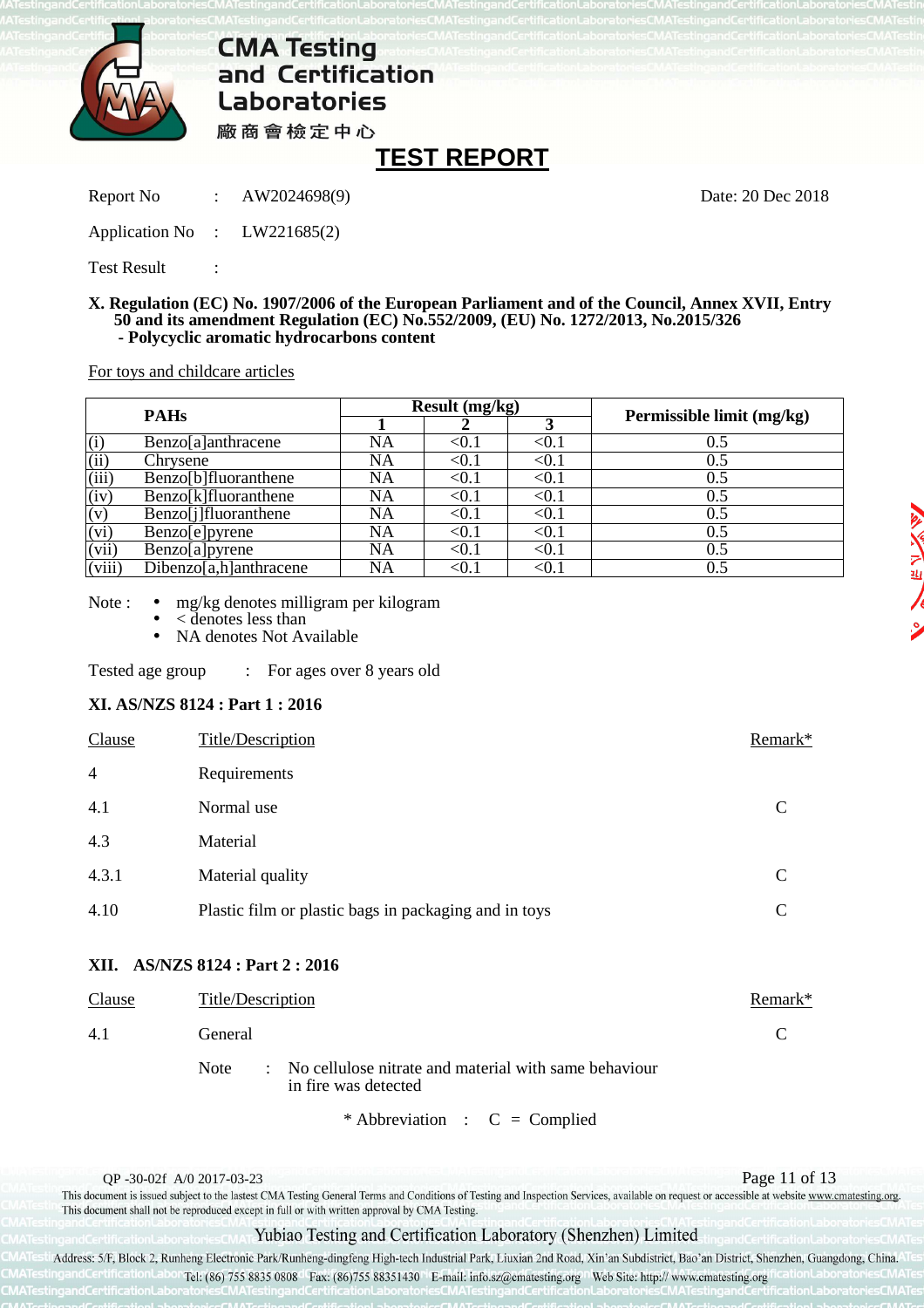

廠商會檢定中心

## **TEST REPORT**

Report No : AW2024698(9) Date: 20 Dec 2018

Application No : LW221685(2)

Test Result

## **XIII. AS/NZS 8124 : Part 3 : 2012 + Amdt 1 : 2016**

| Test Item                               | As       | Hg                  | <b>Se</b> | C <sub>d</sub> | Sb       | Pb        | Cr        | Ba        |  |  |
|-----------------------------------------|----------|---------------------|-----------|----------------|----------|-----------|-----------|-----------|--|--|
| Maximum<br>permissible limit<br>(mg/kg) | 25       | 60                  | 500       | 75             | 60       | 90        | 60        | 1000      |  |  |
| Sample                                  |          | Test Result (mg/kg) |           |                |          |           |           |           |  |  |
|                                         | NA       | NA                  | <b>NA</b> | NA             | NA       | <b>NA</b> | <b>NA</b> | <b>NA</b> |  |  |
| ◠                                       | $<$ 5    | <5                  | $<$ 5     | $<$ 5          | $<$ 5    | $<$ 5     | $<$ 5     | $<$ 20    |  |  |
| 3                                       | $<$ 5    | ≤5                  | ${<}5$    | $<$ 5          | $<$ 5    | $<$ 5     | $<$ 5     | $<$ 20    |  |  |
| 5                                       | $<$ 5    | $<$ 5               | $\leq 5$  | $<$ 5          | $<$ 5    | $<$ 5     | $<$ 5     | $<$ 20    |  |  |
| 6                                       | $\leq$ 5 | $<$ 5               | $<$ 5     | $<$ 5          | $<$ 5    | $<$ 5     | $<$ 5     | $<$ 20    |  |  |
| $\mathbf{\tau}$                         | $<$ 5    | $<$ 5               | ${<}5$    | $<$ 5          | $<$ 5    | $<$ 5     | $<$ 5     | ${<}20$   |  |  |
| 8                                       | -5       | <                   | $<$ 5     | $<$ 5          | $\leq 5$ | ≤5        | ${<}5$    | ${<}20$   |  |  |

Note :  $\bullet \leq$  denotes less than

 $\geq$  denotes greater than or equal to

NA denotes not available

 $As = Arsenic$ ;  $Hg = Mercury$ ;  $Se = Selenium$ ;  $Cd = Cadmium$ ;  $Sb = Antimony$ ;  $Pb = Lead$ ;  $Cr =$ Chromium; Ba = Barium

The samples with available sample weight less than 10 mg were not tested according to AS/NZS 8124 : Part  $3:2012 +$  Amdt  $1:2016$  (Clause 7)

| 0.1223<br>әап    |        |                                  |                            |                             |                                 |                                                                    |                                        |
|------------------|--------|----------------------------------|----------------------------|-----------------------------|---------------------------------|--------------------------------------------------------------------|----------------------------------------|
| sample<br>weight | $\sim$ | $\Omega$<br>.<br>1 I V<br>$-100$ | $\Omega$<br>lm o<br>$-100$ | $\Omega$<br>Umg<br>— 1<br>◡ | $\Omega$<br>- 4<br>$\sim$<br>-- | $\Omega$<br>TN.<br>$\cdot$ $\circ$ $\circ$ $\cdot$ $\cdot$ $\cdot$ | $\sqrt{2}$<br>$-1$ $0$ $0$ $1$ $1$ $6$ |

QP -30-02f A/0 2017-03-23<br>This document is issued subject to the lastest CMA Testing General Terms and Conditions of Testing and Inspection Services, available on request or accessible at website www.cmatesting.org. This document shall not be reproduced except in full or with written approval by CMA Testing.

## Yubiao Testing and Certification Laboratory (Shenzhen) Limited